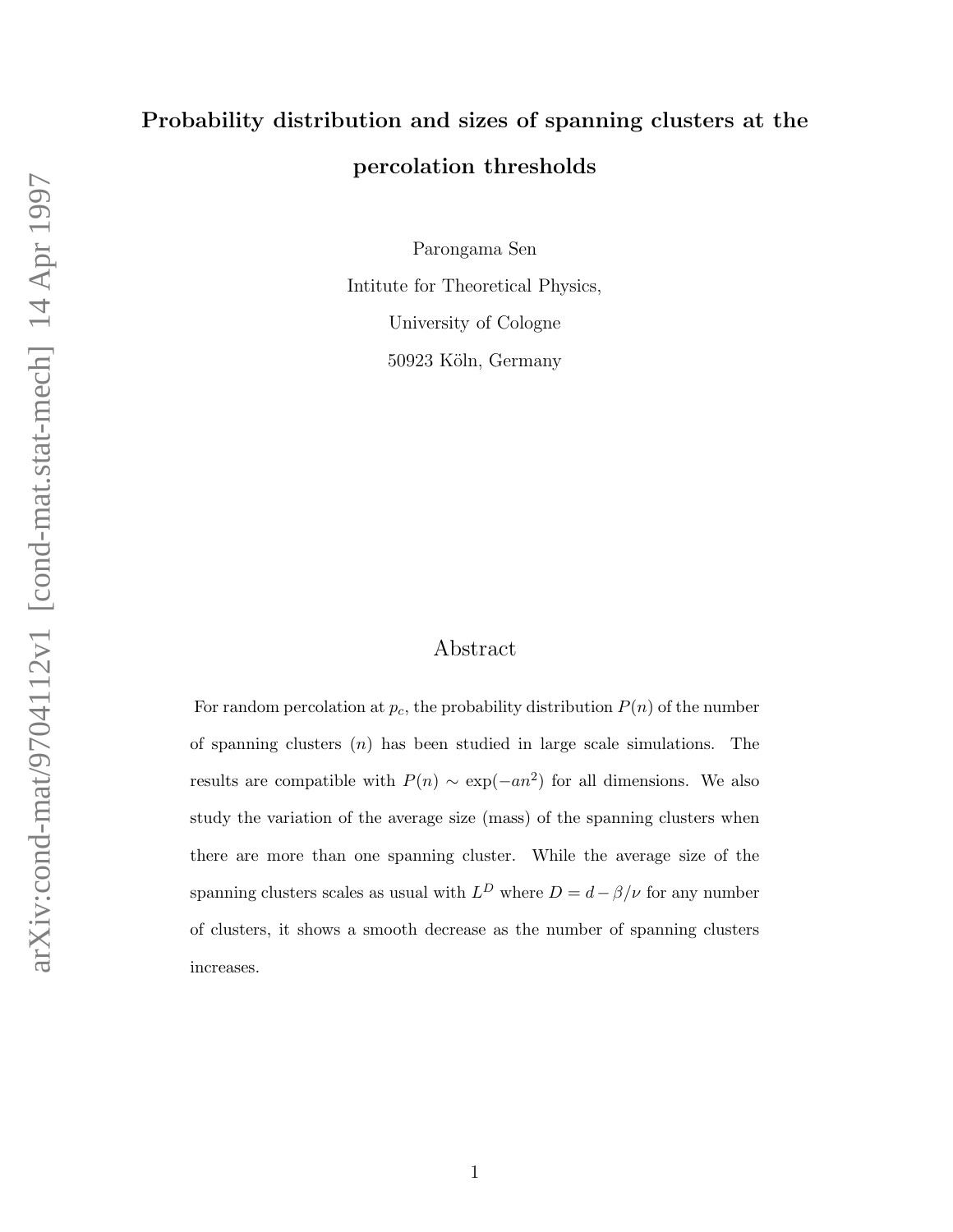More than one spanning cluster (when the spanning is considered in one direction) at the percolation threshold for dimensions below 6 have been shown to exist in a number of recent studies [1-6]. The numerical evidence for nonunique spanning cluster was already there in five dimensions in de Arcangelis' study of spanning clusters [1] nearly a decade ago, which was, however, interpreted as a finite size effect.

Recently, there have been some controversies regarding the behaviour of the probability distribution  $P(n)$  of the number of spanning clusters  $(n)$ . Using mathematical arguments, Aizenman has shown [2,5] that  $P(n) \sim \exp(-an^2)$  in two dimensions. Aizenman [2] also conjectures that in any dimension  $P(n) \sim \exp(-an^{\frac{d}{d-1}})$ . In simulations reported earlier [3], we had remarked that the distribution appears to be a simple exponential (for 4 and 5 dimensions, only for which considerable data was available). But for reasons given below and on the basis of our present results, this now seems less clear. In the earlier study ([3], referred to as I henceforth), we obtained these probabilities by varying the site concentration  $p$  (the initial value taken close to the known value of  $p_c$ ) until a spanning cluster occurs and then counted the number  $n$  of such clusters. Here we use the  $p_c$  for the infinite lattice thereby increasing the efficiency of the program. However, the numerical results are then different. We also later realised that the averaging in the previous data in I was actually being taken over a number of configurations lesser by a factor of 136 than the intended number due to an error in the parallelisation of the program. However, the main results of I have been verified to be qualitatively correct; the probability of getting more than one spanning cluster does remain finite. In fact, the present definition indicates a higher probability with lesser error and as an example we have presented the result for two dimensions in fig. 1 for this probability. Here, as in I, the probabilities have been normalised by a factor of  $(1 - P(0))$ , which is the spanning probability.

Here also, we have simulated hypercubic lattices with  $L<sup>d</sup>$  sites in d dimensions with helical boundary condition. The number of configurations over which averaging is done varies from  $10^4$  to  $10^6$  according to the sizes of the lattice. Simulations are carried on for 2 to 5 dimensions.

We have plotted (fig. 2 and 3) the logarithm of the probabilities against (a)  $n$  and (b)  $n^2$  for dimensions 2 to 5 and also against (c)  $n^{\frac{d}{d-1}}$  for dimensions 4 and 5. It is observed that plot (b) gives a straight line over a wider range of  $n$  in comparison to (a) and (c), the latter correspond to a simple exponential and the exponent conjectured in [2] respectively. We also get support for an exponent equal to 2 by a different analysis. Assuming that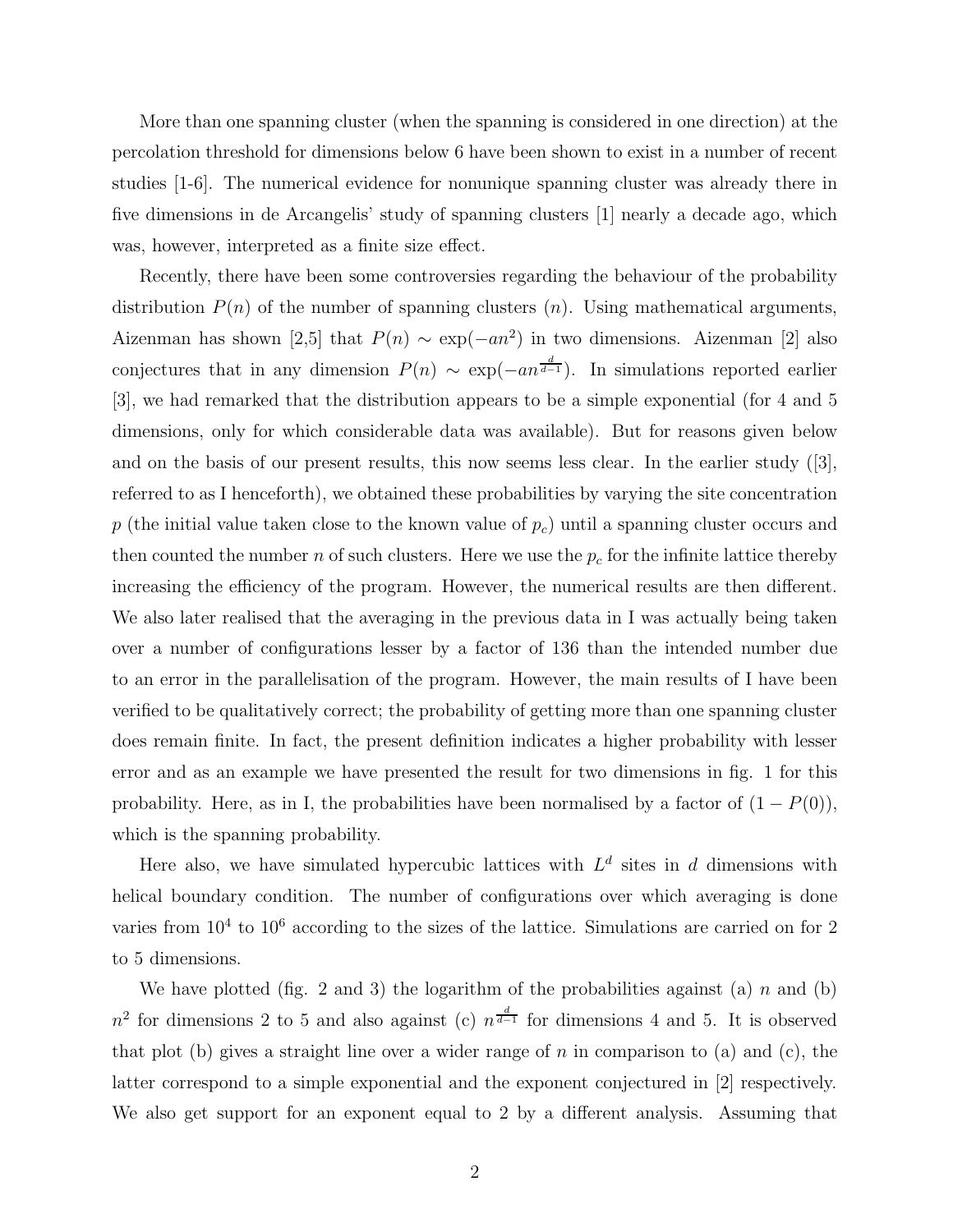$P(n) \sim \exp(-an^{\gamma}),$  let

$$
z = \ln(P(n)) / \ln(P(n+1)) \sim (n/(n+1))^{\gamma}
$$
 (1)

We have first plotted double-logarithmically z against  $\frac{n}{n+1}$  to see whether we really get a straight line. This has been done for five dimensions only, where we have obtained the maximum number of spanning clusters. It is difficult to determine from fig. 4a which straight line of the three (with slopes = 1.00, 1.25 and 2.00) is the best fit to the data (for  $\frac{n}{n+1} \to 1$ ). This is compatible with the fact that there are some regions in each of the figures 2a, 2b, 3a, 3b and 3c where a straight line can be fitted. However, it is also true that the data represented by the  $\Box$  and  $\times$  in fig. 4a, have a slope close to  $\gamma = 2$ , for which the we have the best statistics  $(L = 15 \text{ and } L = 13)$ .

We have also calculated  $x = \ln(z)/(\ln(n/n+1))$  for different sizes which should approach  $\gamma$  for  $n \to \infty$  according to (1). In two dimensions, we do not have enough clusters to calculate this quantity. In order to check whether the values are affected by the presence of a prefactor (which has been neglected in (1)), we have also calculated x with the absolute values  $P(n)$  in eqn (1) replaced by the ratios  $P(n)/(1 - P(0))$ . We find that x approaches 2 in dimensions 3 to 5. The results are shown in fig. 4b-d, where we show the values of x for both cases. The  $\diamond$  represents the case when the prefactor is included. For three dimensions, in fig. 4b, the data close to  $x = 6$  correspond to  $n = 1$  and the one close to 2 to  $n = 2$ . With no prefactor, the data is above 2 for  $n = 1$  and slightly below 2 for  $n = 2$ . For  $d = 4$  and 5 (fig. 4c and fig. 4d), the values of x approach 2 from below as n is increased when there is no prefactor and from above when there is a prefactor (in general). We notice that the values of x from the two different measures come closer as  $n$  is increased in all dimensions and it also approaches 2 clearly in 4 and 5 dimensions where we have data for a larger number of clusters. In fig. 4c, data for  $n = 1,2$  and 3 are shown while in fig. 4d, data for  $n = 2,3,4,5$ and 6 are shown. Although there are some fluctuations in the data, apparently the exponent is closer to 2 than to 1. Our conclusion is therefore that for intermediate  $n$  the probability distribution behaves as a stretched exponential  $P(n) = \exp(-an^{\gamma})$ , with the exponent close to 2 in all dimensions. Apparently, the value of a decreases with dimensionality ( $\sim 0.5$  for  $d = 4$  and  $\sim 0.2$  for  $d = 5$ ).

We have also studied the sizes or masses (i.e., the number of occupied sites in the cluster) of the spanning clusters. The average size of the spanning clusters indicates that even when there are more than one cluster, the size still scales as  $L^D$ , with  $D = d - \beta/\nu$ , as in the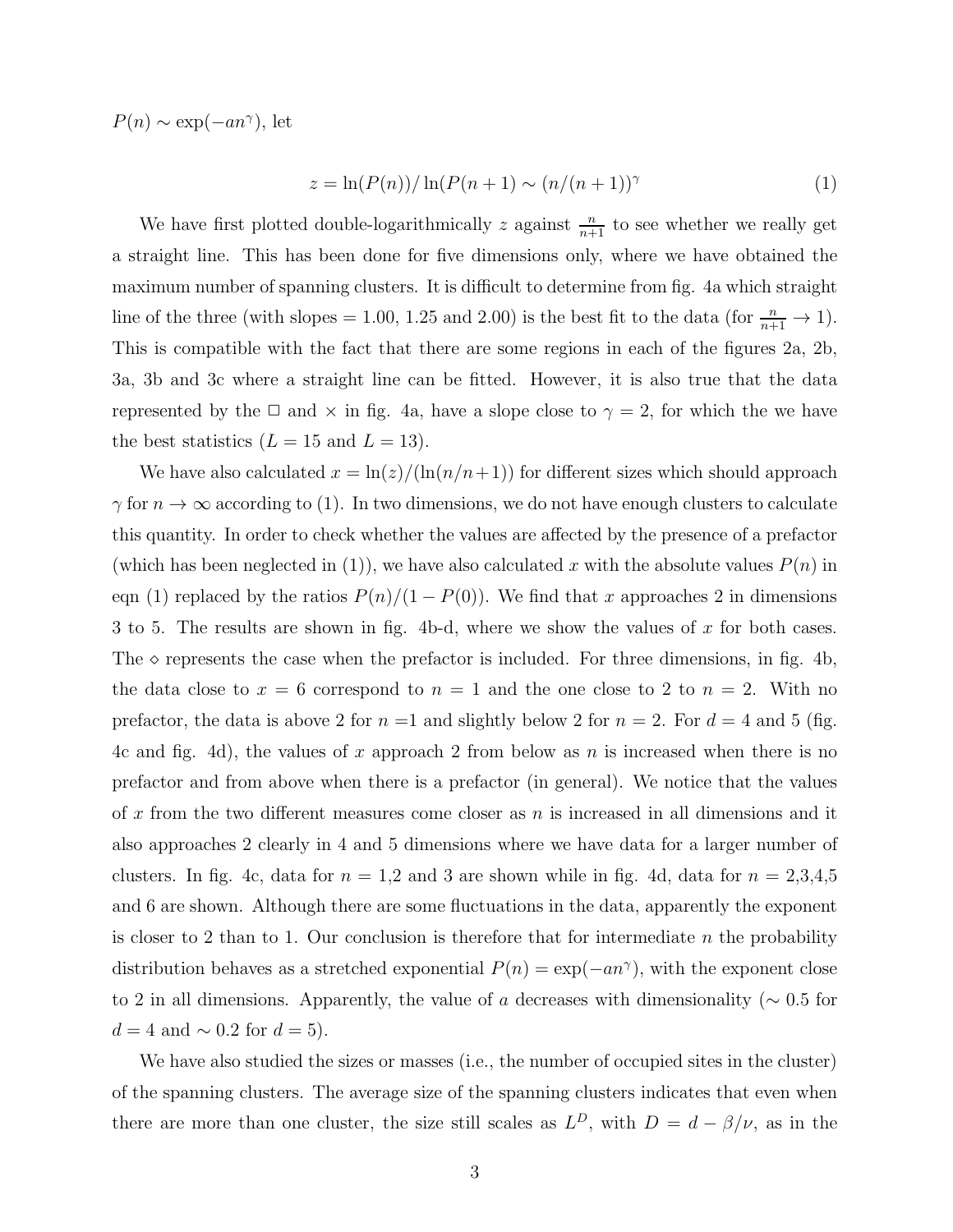case of unique cluster [7]. However, there is a decrease in the average size as more spanning clusters appear and this is also expected. In two or three dimensions, where we have at the most 2 or 3 clusters respectively in general, the average size of spanning clusters versus the sytem sizes  $L$  data is shown in fig. 5a. For 4 and 5 dimensions, where more clusters are obtained, the scaled data  $(\bar{m}/L^D)$ , where  $\bar{m}$  is the average mass, against the cluster number is shown in a log-log plot (fig.5b). It is difficult to verify whether the variation with  $n$  is a power law because of the fluctuations for large number of clusters. These fluctuations are unavoidable as the averaging for cluster sizes for larger  $n$  is done over a smaller number of cases (as the probabilty decreases with number of clusters). However, the smooth decrease is clearly indicated.

We also calculated the second and third moments of the masses where the  $q$ th moment is defined as  $m_q = \frac{1}{n}$  $\frac{1}{n}\sum_{i=1}^{n}(m - \bar{m})^q$ , to get an idea of the probability distribution of the sizes. While  $m_2/\bar{m}^2$  remains more or less a constant for different system sizes in five dimensions for six clusters,  $m_3/\bar{m}^3$  remains positive and fairly constant indicating an asymmetric distribution : possibly one large cluster and several smaller clusters exist.

This work is supported by SFB 341. The author expresses sincere gratitude to Dietrich Stauffer for suggestions, discussions and encouragement. She also thanks A. Aharony and J. P. Hovi for discussions. Acknowledgements are also due to German Israeli foundation and to HLRZ Julich for  $10^4$  hrs on Paragon.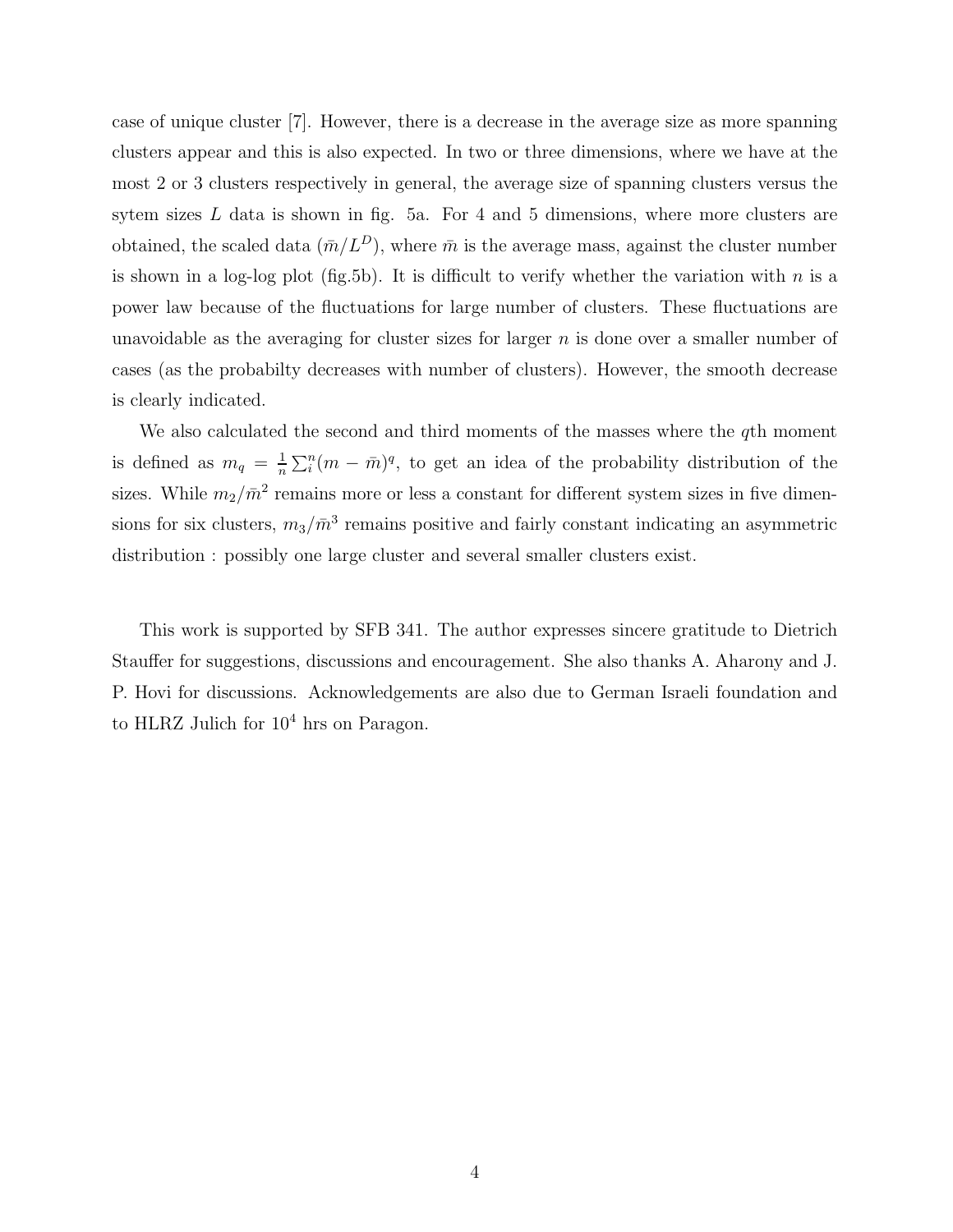## References

- 1. L. de Arcangelis, J. Phys. A 20, 3057 (1987).
- 2. M. Aizenman, Nucl. Phys. (in press).
- 3. P. Sen, Int. J. Mod. Phys. C 7, 603 (1996).
- 4. C.-K. Hu and C.-Y. Lin, Phys. Rev. Lett. 77, 8 (1996).
- 5. M. Aizenman, The IMA Volumes in Mathematics and its Applications (Springer-Verlag, 1996).
- 6. A. Klassmann, Masters thesis Cologne University, has shown that the mathematical proofs of uniqueness (as cited in [2]) work best for  $P_{\infty} > 0$ , i.e., above  $p_c$ .
- 7. D. Stauffer and A. Aharony, Introduction to Percolation Theory (Taylor and Francis, London, 1994).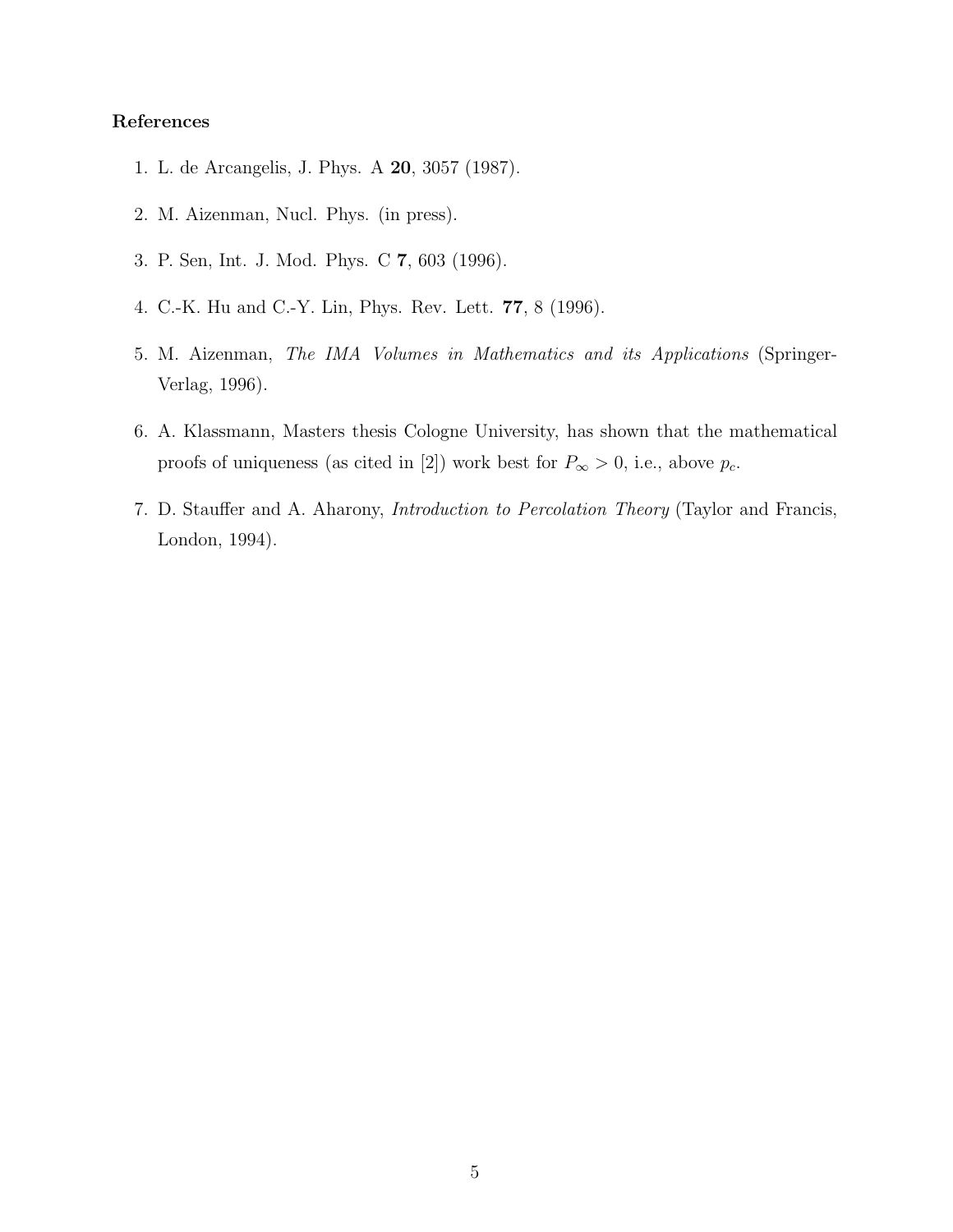## Figure Captions

Fig. 1 The variation of the probability of getting more than one spanning cluster is shown against different system sizes in two dimensions.

Fig. 2 Probability distribution  $(P(n))$  of the number of spanning clusters  $(n)$  for  $2 (\diamond L =$ 150) and 3 (upper data points) dimensions against (a) n and (b)  $n^2$ . The different symbols are for sizes : +  $L = 100$ ,  $\Box L = 125$ ,  $\times L = 150$ ,  $\triangle L = 175$ ,  $\times L = 200$  in 3 dimensions.

Fig. 3 Probability distribution  $(P(n))$  of the number of spanning clusters  $(n)$  for 4 (lower data points) and 5 (upper data points) dimensions against (a)  $n$  and (b)  $n<sup>2</sup>$  and (c) against  $n^{\frac{d}{d-1}}$ . The different symbols correspond to different system sizes :  $\diamond$  for  $L = 21$ , + for  $L =$ 19,  $\Box$  for  $L = 17$ ,  $\times$  for  $L = 15$  and  $\triangle$  for  $L = 13$  for  $d = 5$  and  $*$  for  $L = 39$ , filled  $\Box$  for  $L$  $= 35$ , filled  $\triangle$  for  $L = 30$ ,  $\diamond$  for  $L = 27$ , and  $+$  for  $L = 23$  for  $d = 4$ .

Fig. 4a The values of z against  $\frac{n}{n+1}$  as found for 5 dimensions. The different symbols represent different sizes :  $\diamond L = 21$ ,  $+ L = 19$ ,  $\Box L = 15$  and  $\times L = 13$ . The three straighlines have slope  $= 1.00, 1.25$  and  $2.00$  (from left to right).

Fig. 4b The values of x vs. L as found for 3 dimensions. The  $\diamond$  are for the ratios and the + for the absolute values of  $P(n)$ . *n* increases as the value of x decreases.

Fig. 4c The values of x vs. L as found for 4 dimensions. The  $\diamond$  are for the ratios and the + for the absolute values of  $P(n)$ . *n* increases as the value of x decreases for  $\diamond$  and vice versa for the  $+$ .

Fig. 4d The values of x vs. n as found for 5 dimensions. The  $\diamond$  are for the ratios and the + for the absolute values of  $P(n)$ . The data correspond to different sizes  $L = 13$  to  $L = 21$ .

Fig 5a The variation of the average mass of the spanning clusters against the system sizes for  $d = 2$  ( $\diamond$  for no. of spanning clusters  $n = 1$  and  $+$  for  $n = 2$ ) and  $d = 3$  ( $\Box$  for  $n = 1, \times$ for  $n = 2$  and  $\triangle$  for  $n = 3$ ). The system sizes in  $d = 3$  have been multiplied by 10 in order to be shown in the same range.

Fig 5b The variation of the scaled average mass  $(\bar{m}/L^D)$  of the spanning clusters against the the number of clusters in 4 and 5 dimensions. The average masses in four dimensions have been divided by 2 for better viewing. The different symbols correspond to different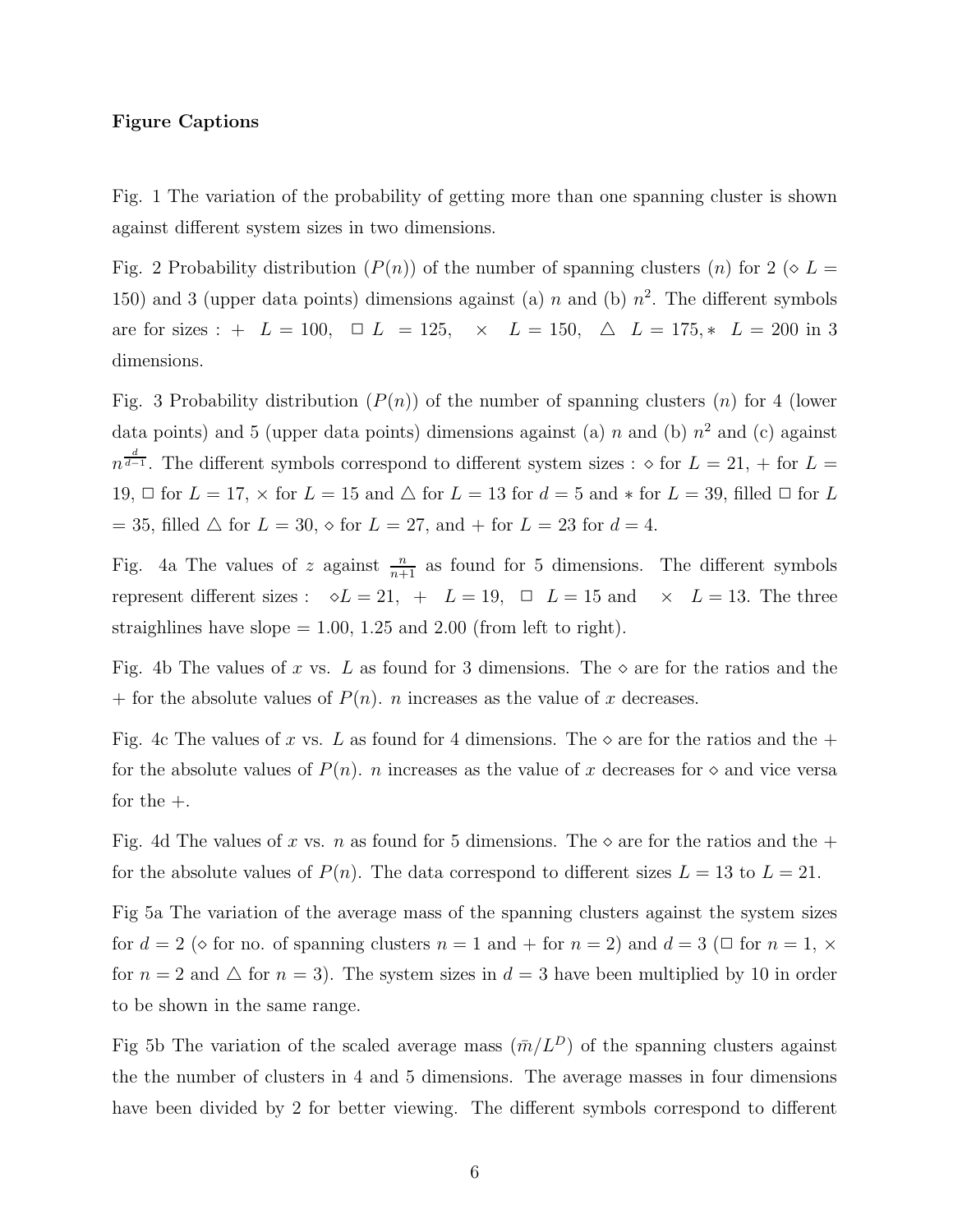system sizes :  $\diamond$  for  $L = 21$ , + for  $L = 19$ ,  $\Box$  for  $L = 17$ ,  $\times$  for  $L = 15$  and  $\triangle$  for  $L =$ 13 for  $d = 5$  and  $*$  for  $L = 39$ , filled  $\Box$  for  $L = 35$ , filled  $\triangle$  for  $L = 30$ ,  $\diamond$  for  $L = 27$ , and + for  $L = 23$  for  $d = 4$ . 0.025

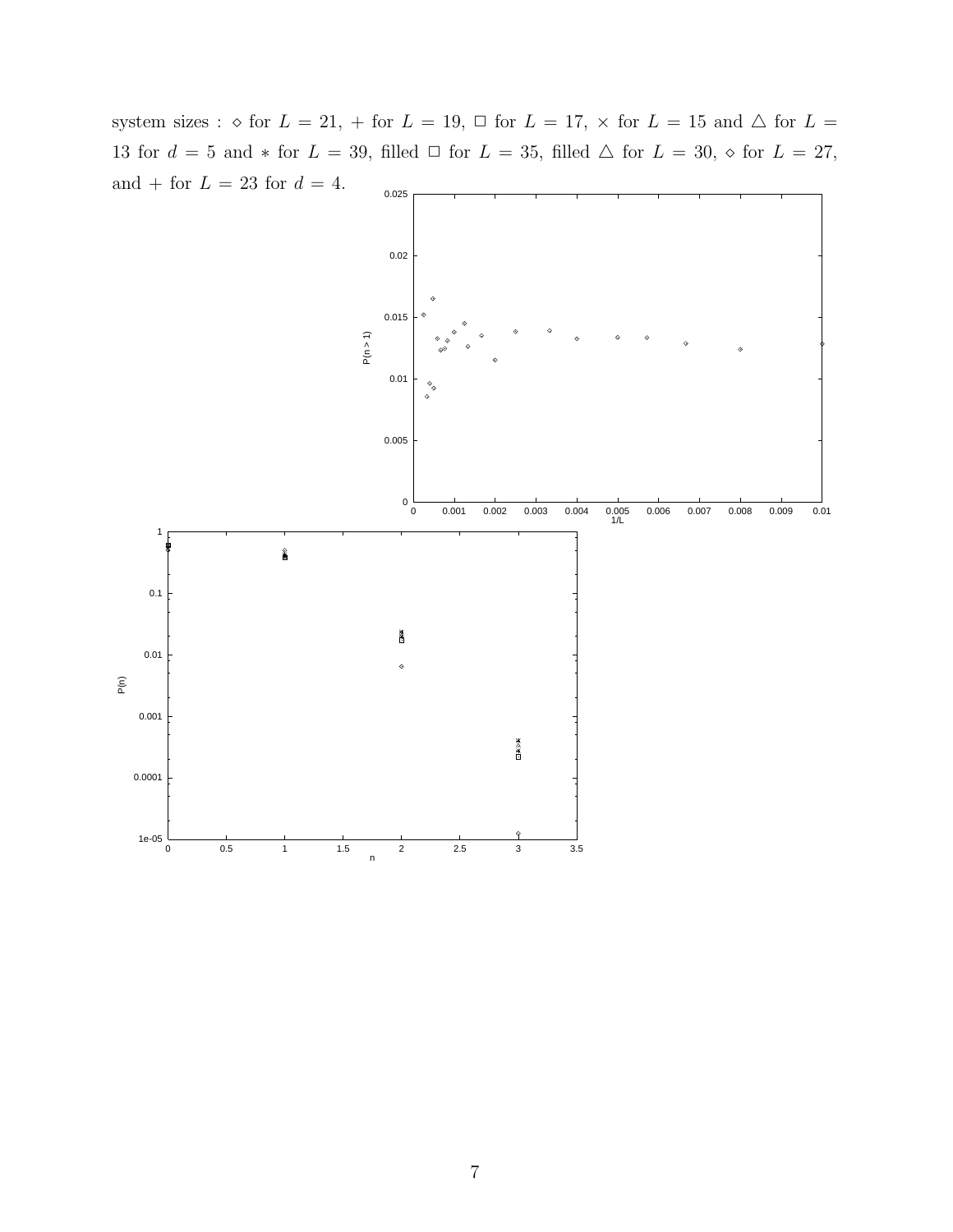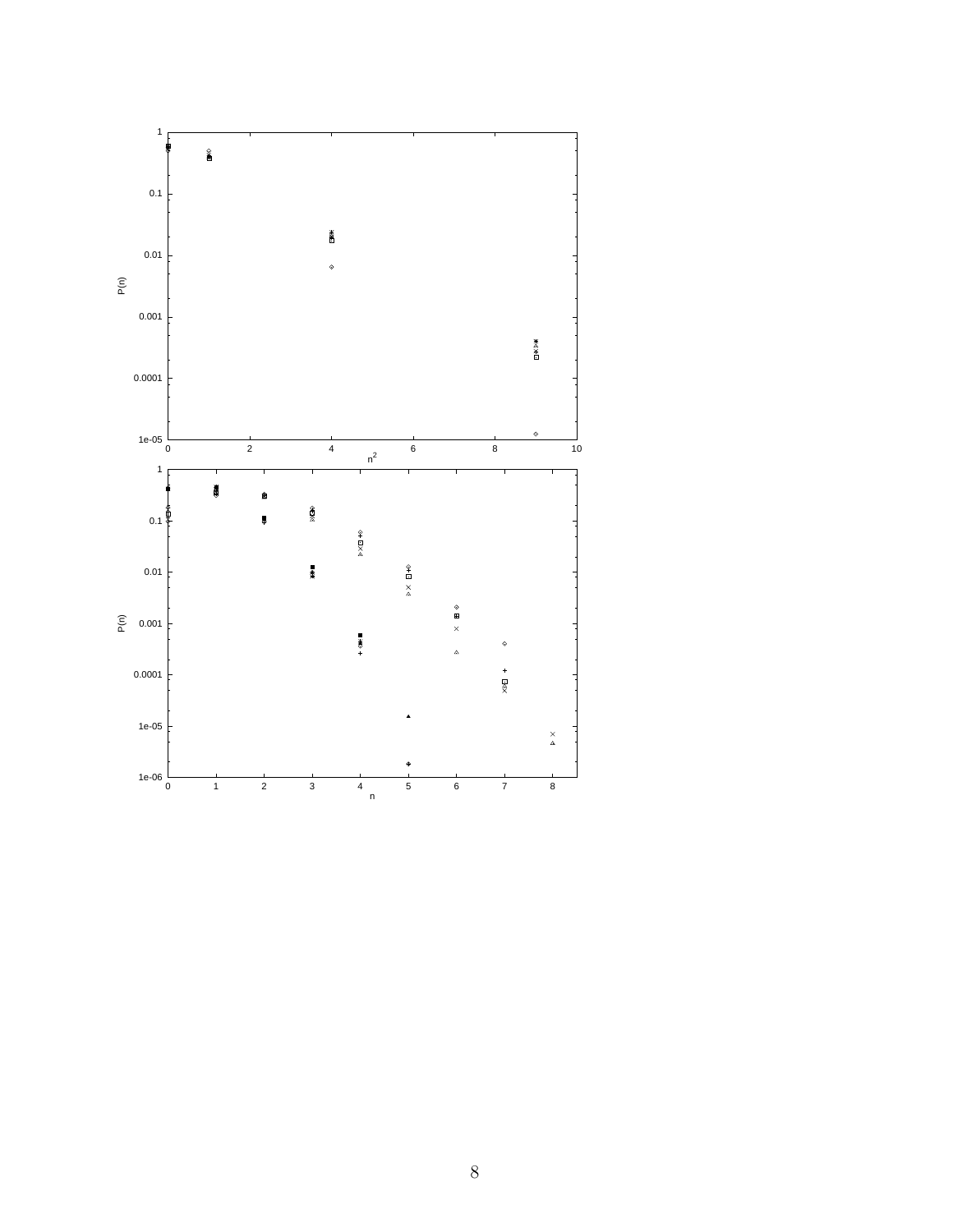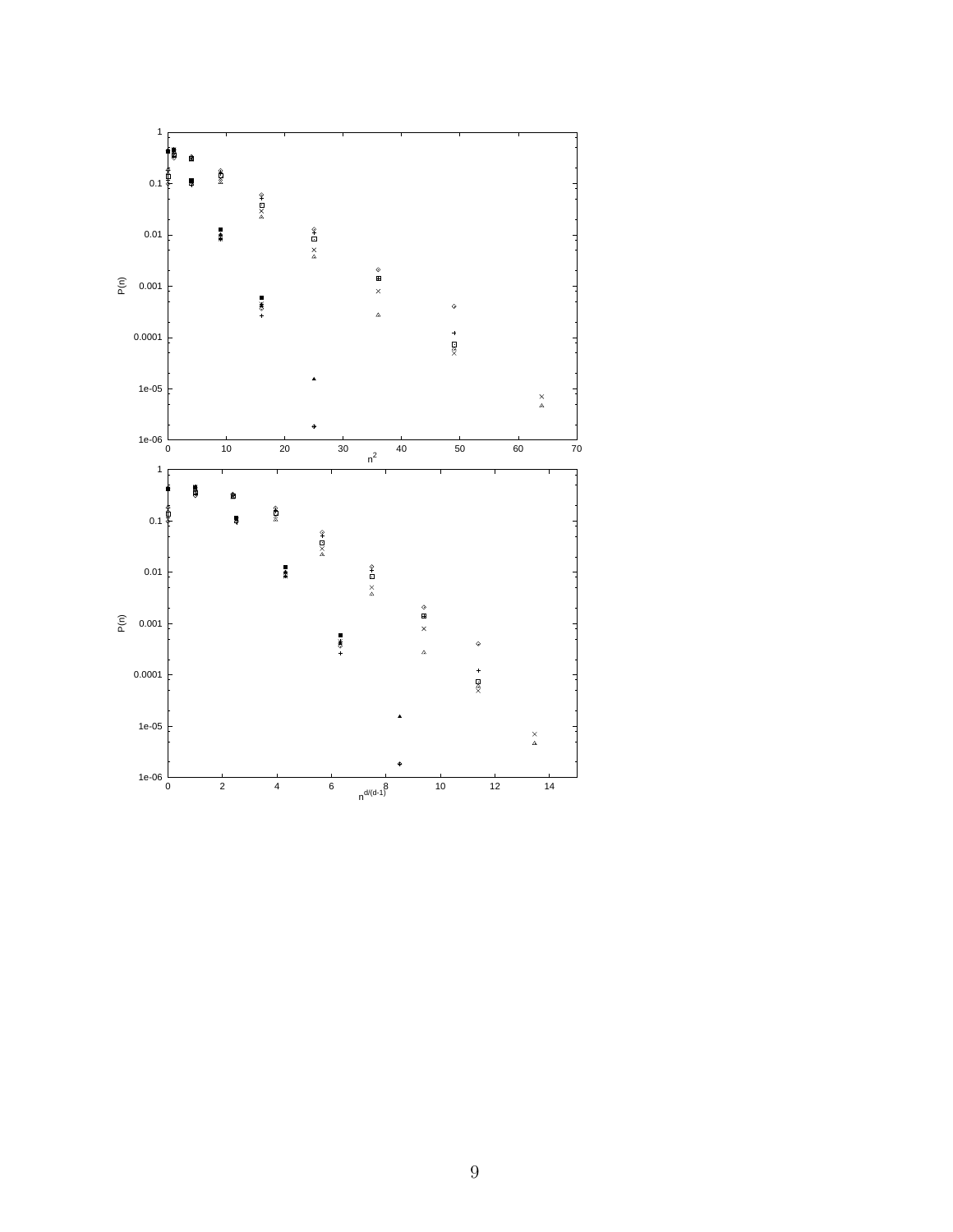

10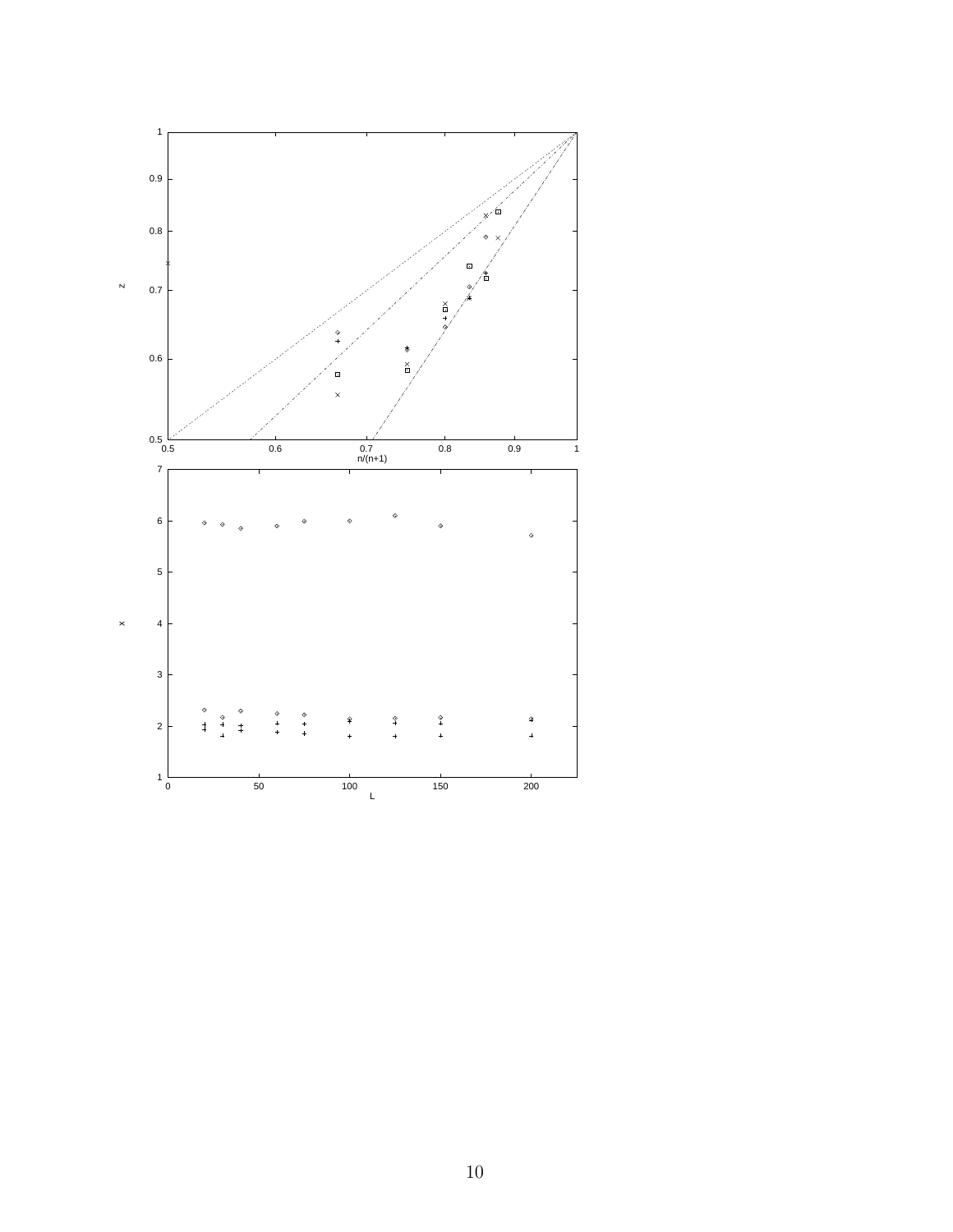